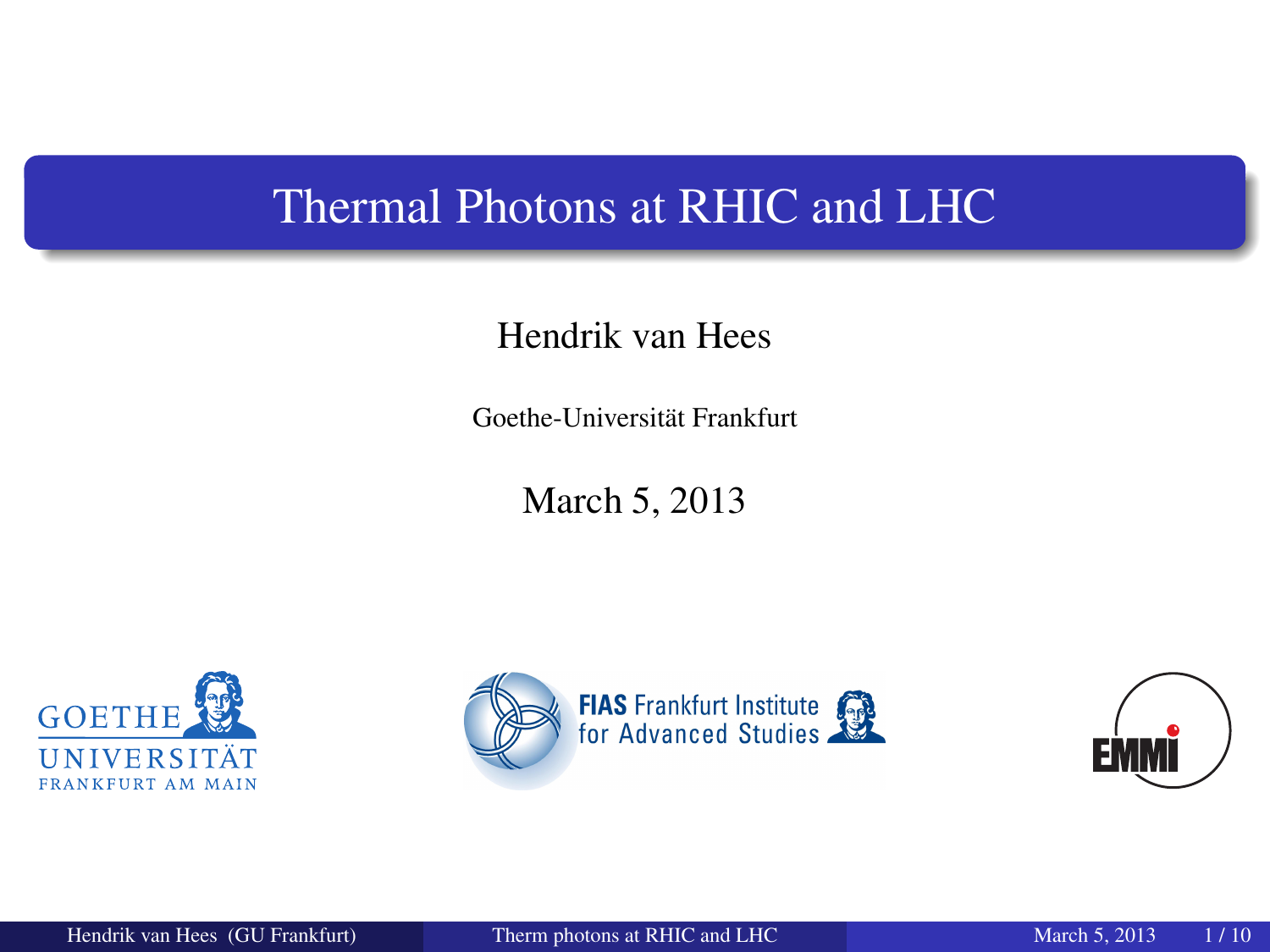### [Photons in heavy-ion collisions](#page-2-0)

- 2 [Sources of thermal photons in heavy-ion collisions](#page-4-0)
	- 3 [Fireball parametrization](#page-5-0)
- [Direct Photons at RHIC and LHC](#page-7-0)

## **[Conclusions](#page-9-0)**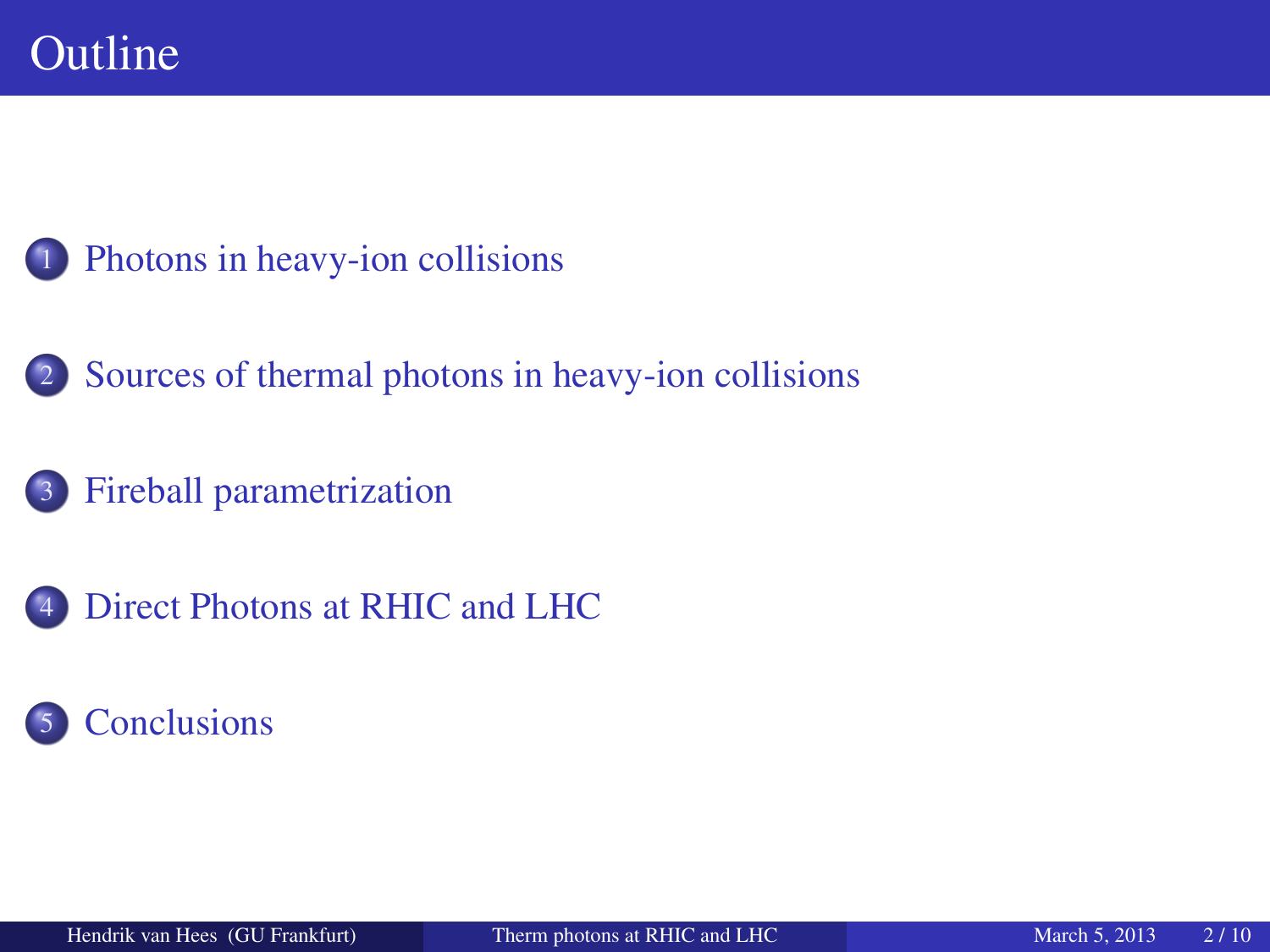- $\gamma$ ,  $\ell^{\pm}$ : only electromagnetic interactions
- $\bullet \Rightarrow$  negligible final-state interactions
- shines during whole matter evolution
- probes from hot/dense inner region

<span id="page-2-0"></span>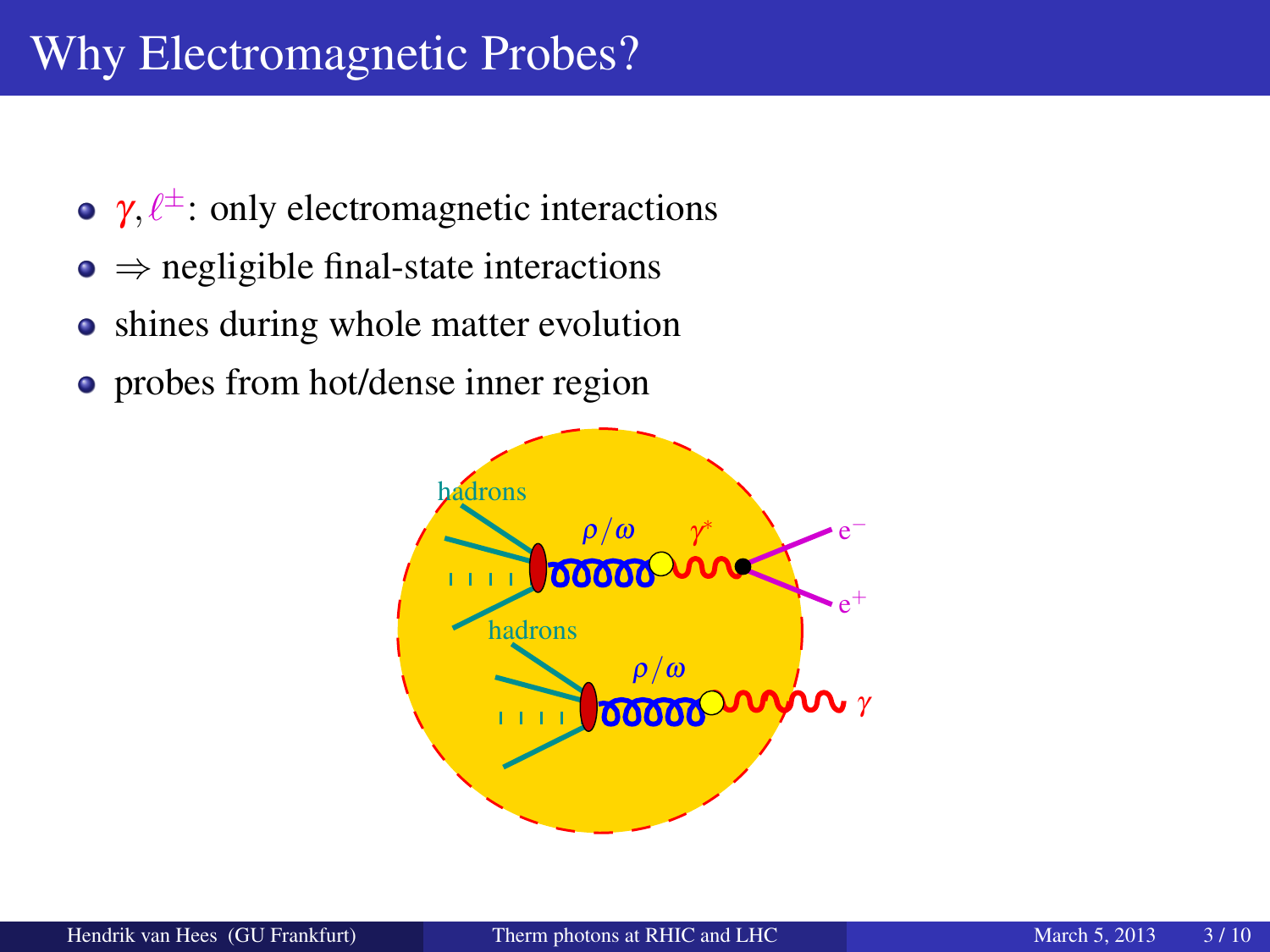## Photon and dilepton rates from a thermal medium

- photon and  $\ell^+\ell^-$  rates from same em. current-correlation function
- medium modification of vector-meson spectral functions

$$
\Pi_{\mu\nu}^{\leq}(q) = \int d^4x \exp(iq \cdot x) \langle J_{\mu}(0)J_{\nu}(x) \rangle_T = -2n_B(q_0) \operatorname{Im} \Pi_{\mu\nu}^{\text{(ret)}}(q)
$$

$$
q_0 \frac{dN_{\gamma}}{d^4x d^3 \vec{q}} = -\frac{\alpha_{\text{em}}}{2\pi^2} g^{\mu\nu} \operatorname{Im} \Pi_{\mu\nu}^{\text{(ret)}}(q, u) \Big|_{q_0 = |\vec{q}|} f_B(p \cdot u)
$$

$$
\frac{dN_{e^+e^-}}{d^4x d^4 k} = -g^{\mu\nu} \frac{\alpha^2}{3q^2 \pi^3} \operatorname{Im} \Pi_{\mu\nu}^{\text{(ret)}}(q, u) \Big|_{q^2 = M_{e^+e^-}^2} f_B(p \cdot u)
$$

- **•** it's not Planck radiation but carries information about source: partonic/hadronic em. current correlator!
- photon- $q<sub>T</sub>$  spectra: blue shift from flow,  $u$ , of source
- radial flow  $\Rightarrow$  effective slopes,  $T_{\text{eff}}$  larger than  $T$
- anisotropic flow  $\Rightarrow v_2$  of photons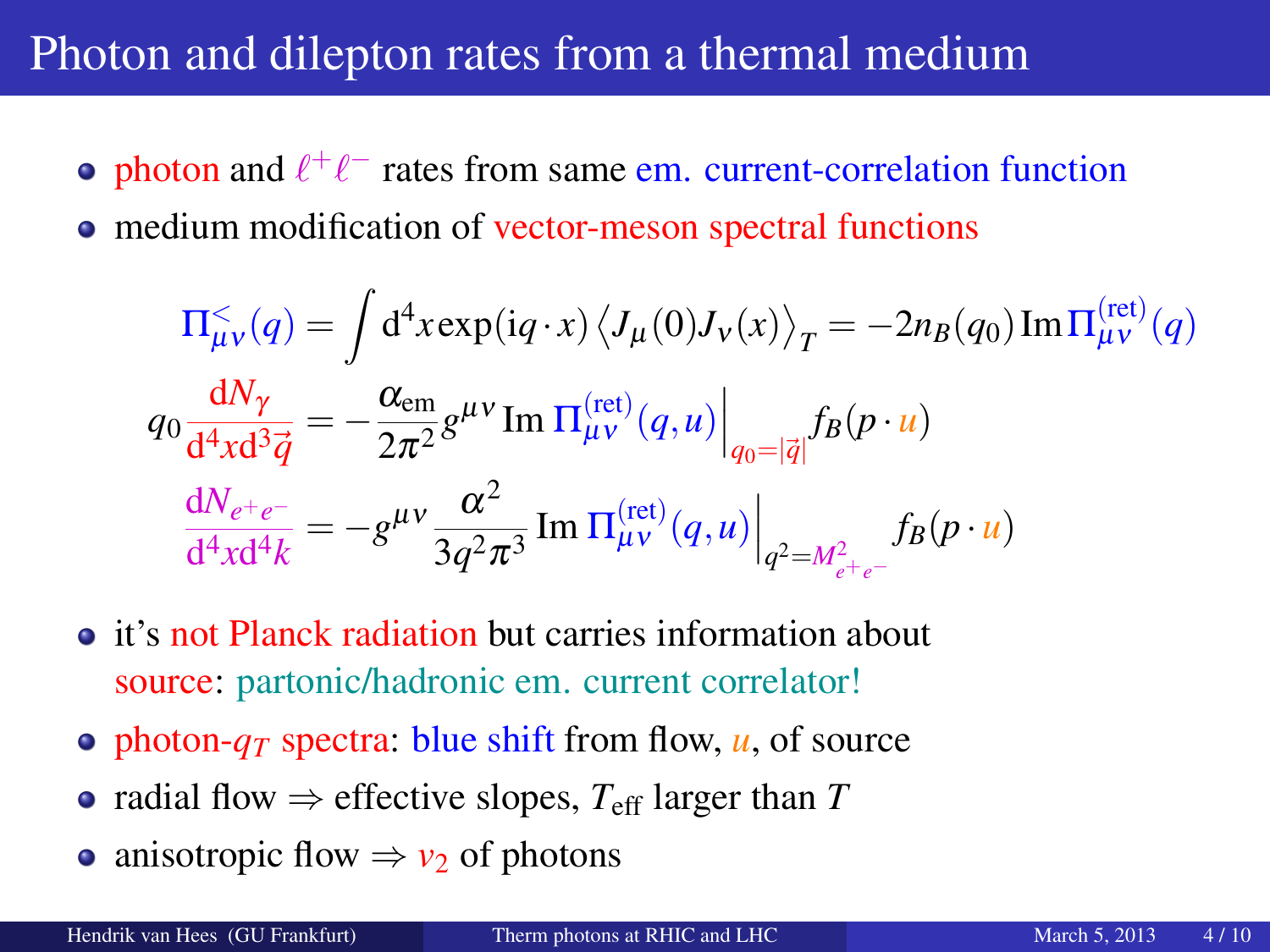# Sources of thermal photons in heavy-ion collisions

- $\odot$  OGP: rates from [Arnold, Moore, Yaffe, JHEP 12, 009 (2001)]
	- $\bullet$   $q\overline{q} \rightarrow \gamma g$ ,  $qg \rightarrow \gamma q$



- resummation of soft-gluon bremsstrahlung contributions
- Landau-Pomeranchuk-Migdal effect

<span id="page-4-0"></span>

- hadron gas from [Turbide, Rapp, Gale, PRC 69, 014903 (2004); Rapp, Wambach EPJ A 6, 415 (1999)]
	- vector meson-baryon/meson interactions + pion-cloud dressing

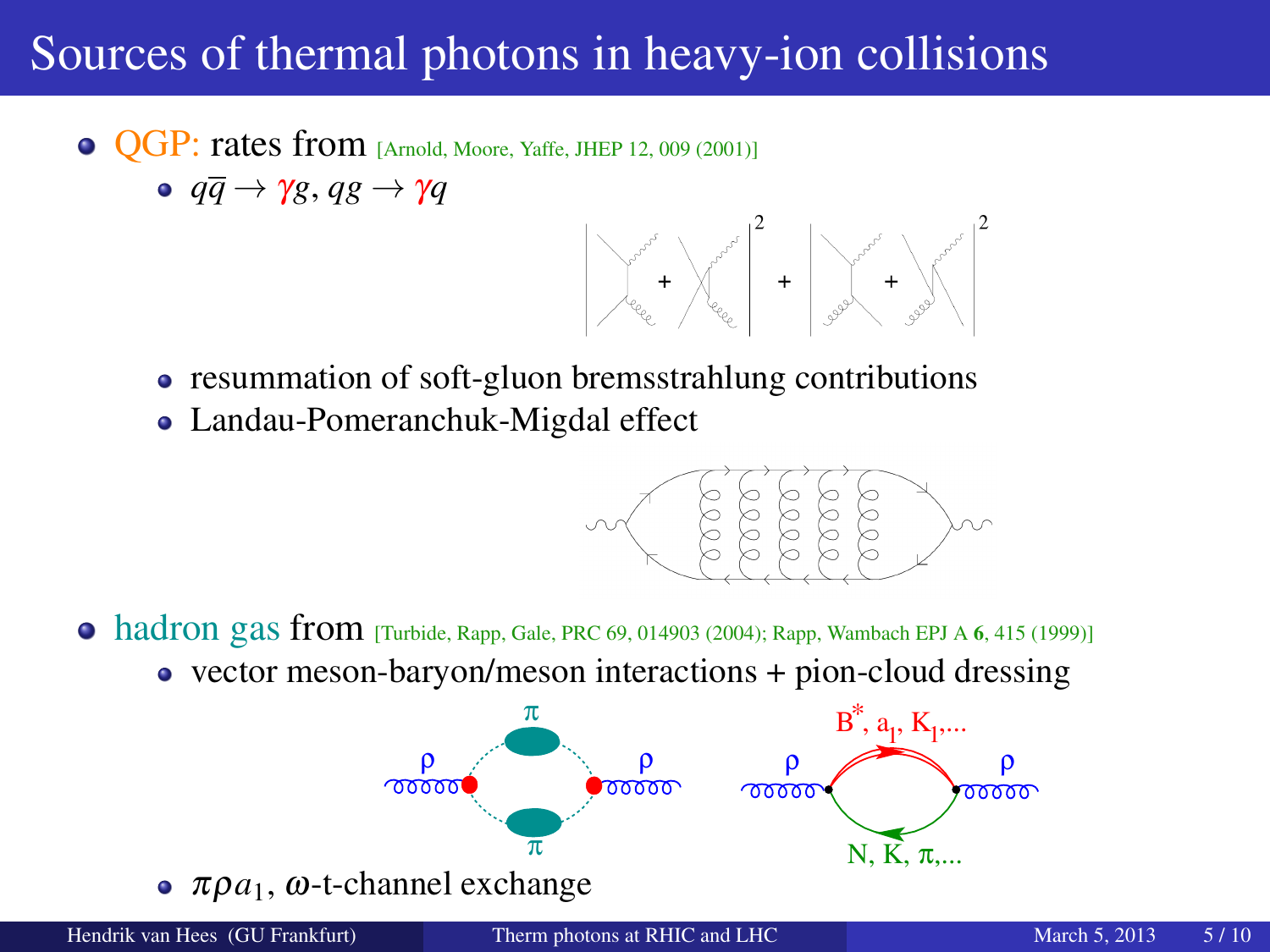# Fireball parametrization

- **•** thermal elliptic fireball
- 1st-order equation of state
- isentropic expansion  $\Rightarrow T, \mu_B, \mu_\pi, \mu_K$
- early freeze-out of multi-strange hadrons (at  $T_c \simeq 180 \text{ MeV}$ )
- can be achieved with (ideal) hydro [He, Fries, Rapp, PRC 85, 044911 (2012)]

<span id="page-5-0"></span>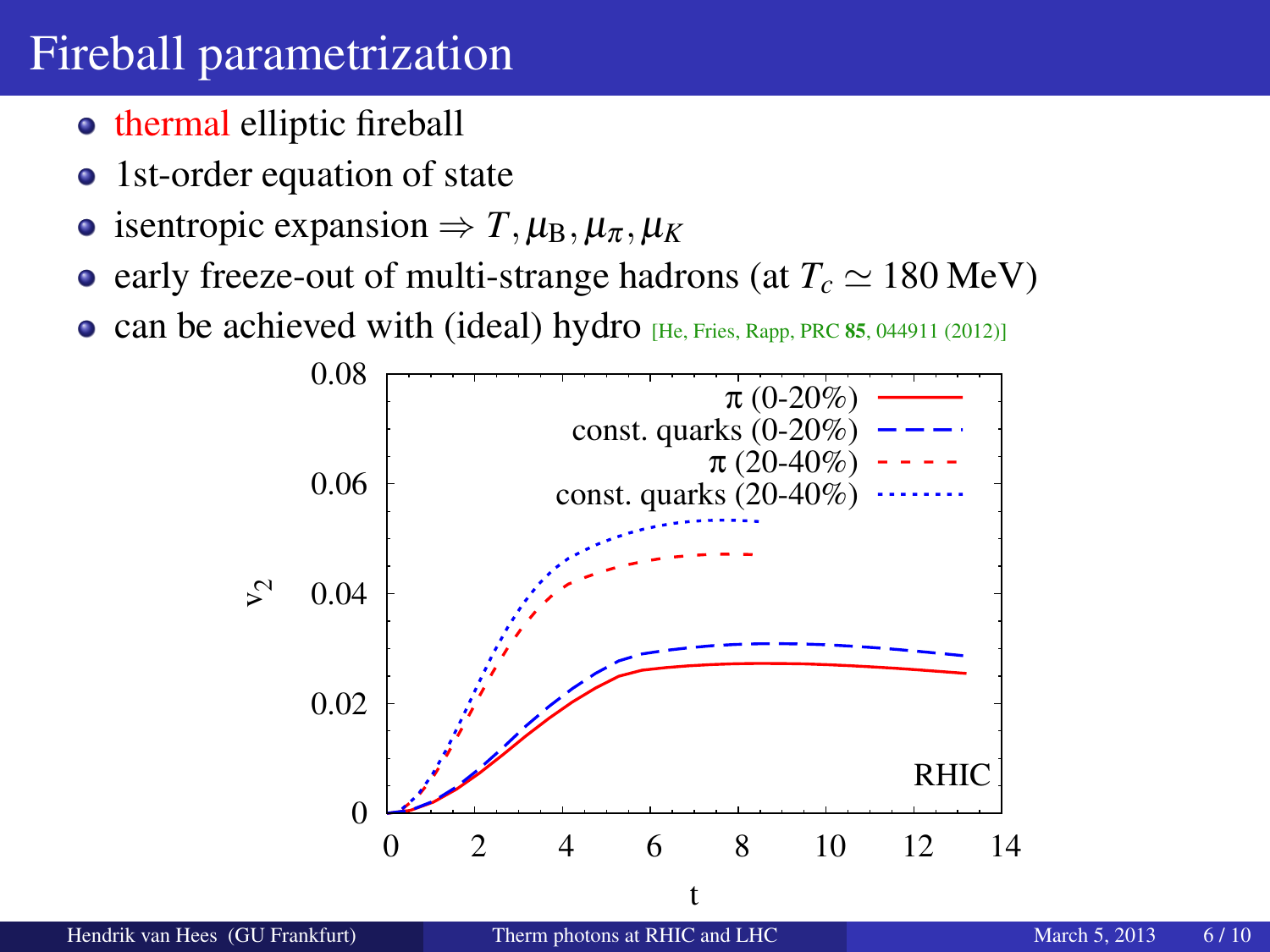# Fireball parametrization

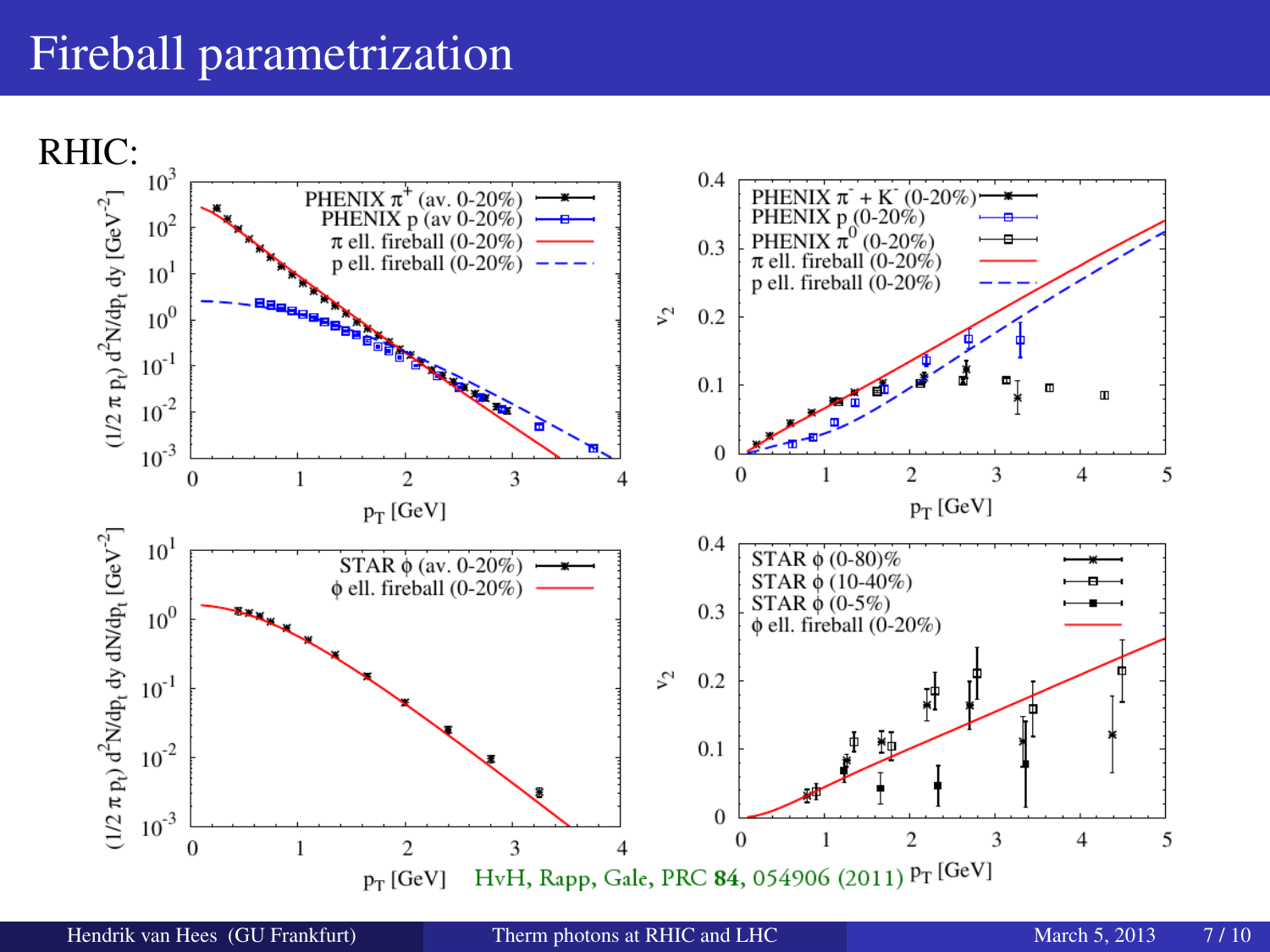# Direct Photons at RHIC



<span id="page-7-0"></span>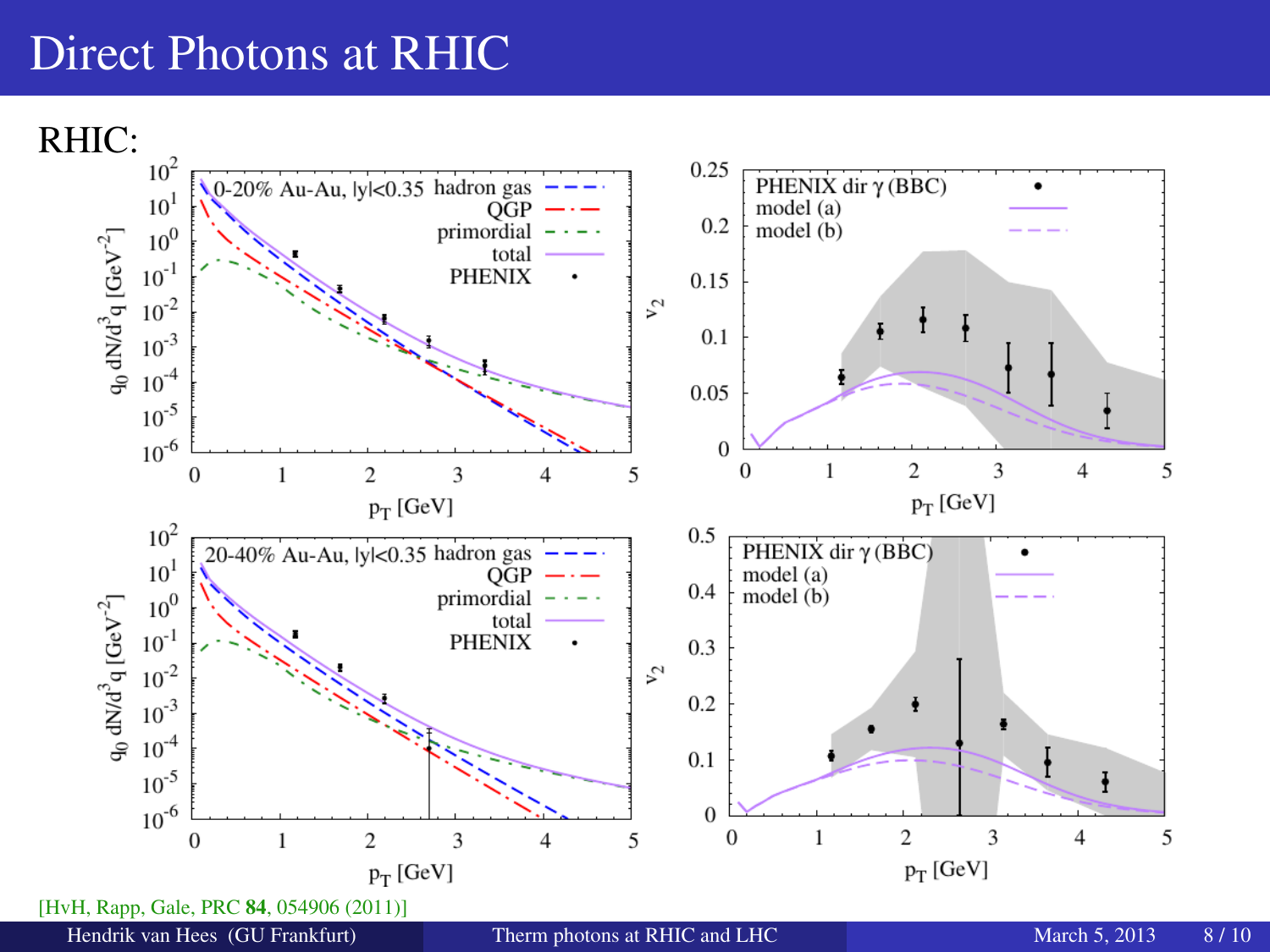#### LHC: same model, fireball adapted to hadron data from ALICE



[HvH, Rapp, Gale, unpublished]